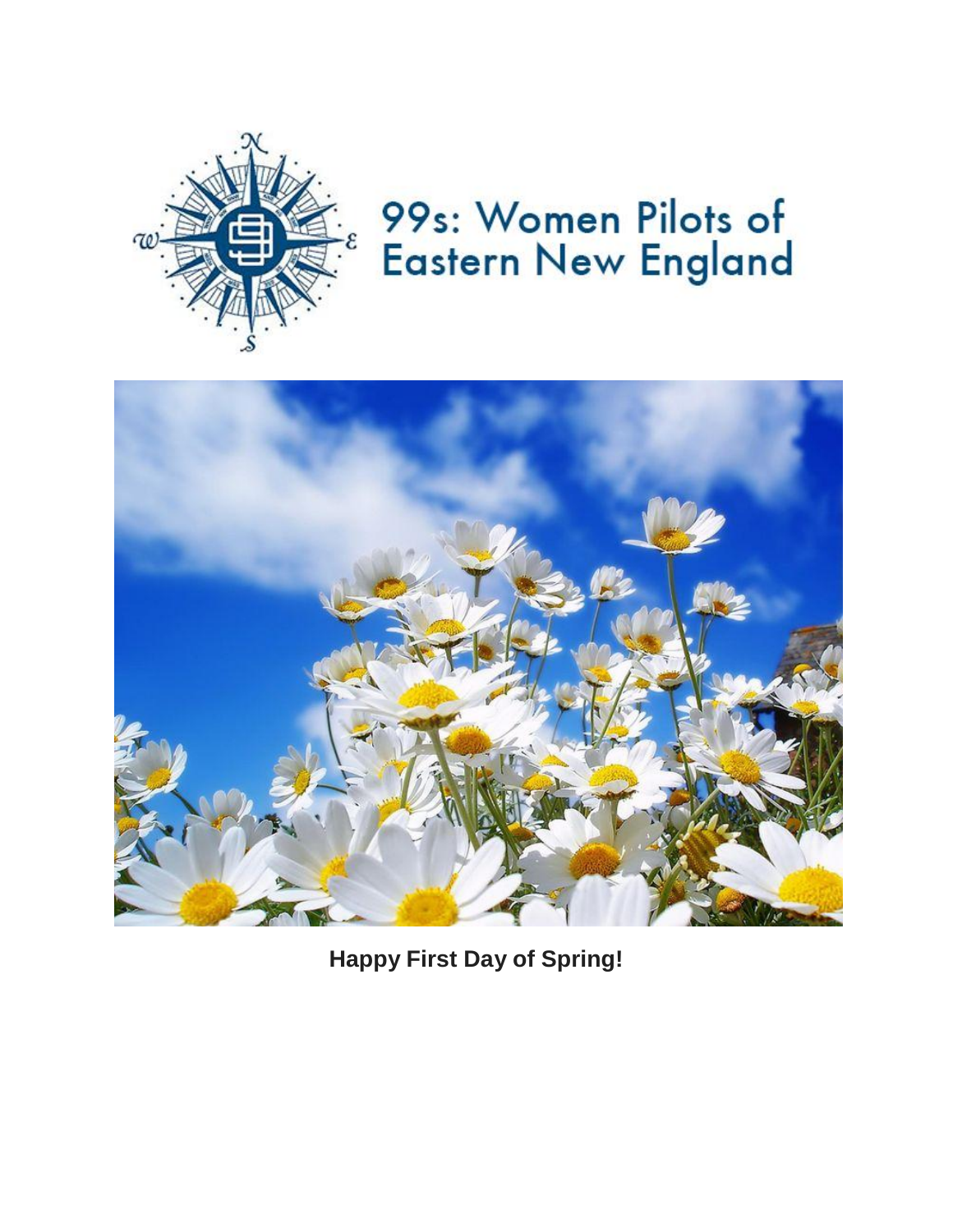

## **Please join the Aero Club of New England for our 2022 online edition of Crash Course.**

**Our featured speaker will be Richard McSpadden, Executive Director of AOPA's Air Safety Institute. Richard will present the topic "Planning vs. Executing; Sometimes a Catastrophic Gap"**

**The FAA New England FSDO will provide opening remarks by Colleen D'Alessandro, New England Region Regional Administrator, and an in-depth review of regional accidents by Paul S. Diette, ACONE Advisor, FAA Safety Team Rep, and a member of the USCG Aux Air. Attendees can receive WINGS credit by registering** 



## **Ann Chandler's 100th Birthday Party**

**Georgia Pappas was able to join Ann Chandler at her 100th birthday party at her home in VT.**

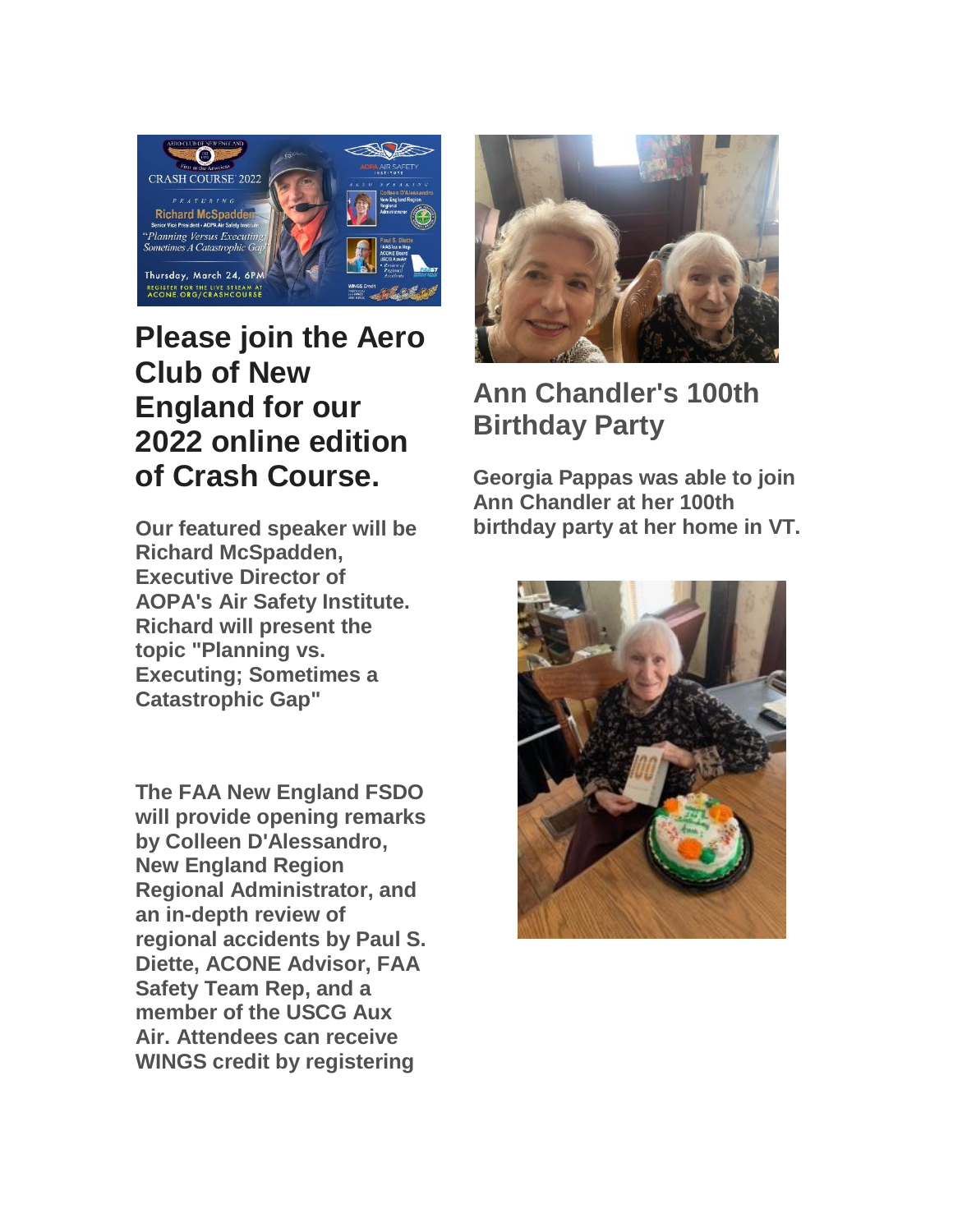**for the live stream using your WINGS email address at** [ACONE.org/CrashCourse](https://womenpilotsene.us6.list-manage.com/track/click?u=8f1693d56698349f3356ded0c&id=1aa2f98cb5&e=75347ca4ae) **a nd staying throughout the full safety program. Moderated Q&A sessions will follow the accident presentations. Submit your questions using the "Q&A" button along the bottom of the Zoom interface.**

**Since 1902, the Aero Club of New England has been promoting aviation safety. ACONE launched Crash Course in 1990, with this the 32nd edition. Now the largest stand-alone GA safety event in the world, it was created by Dr. Gary Kearney who adapted the medical team debriefing processed used within modern medicine when medical outcomes do not meet expectations. Since its launch, Crash Course has analyzed hundreds of accidents and shared an interactive exploration of their progression, outcomes, and lessons learned with thousands of participants.**



**Karen Mitchell, ENE, and Lori Plourd, KW, attempted a flyover of Ann Chandler's birthday party, but didn't take a picture of what they thought was Ann's house, so ...Anyway, they had a nice flight!**

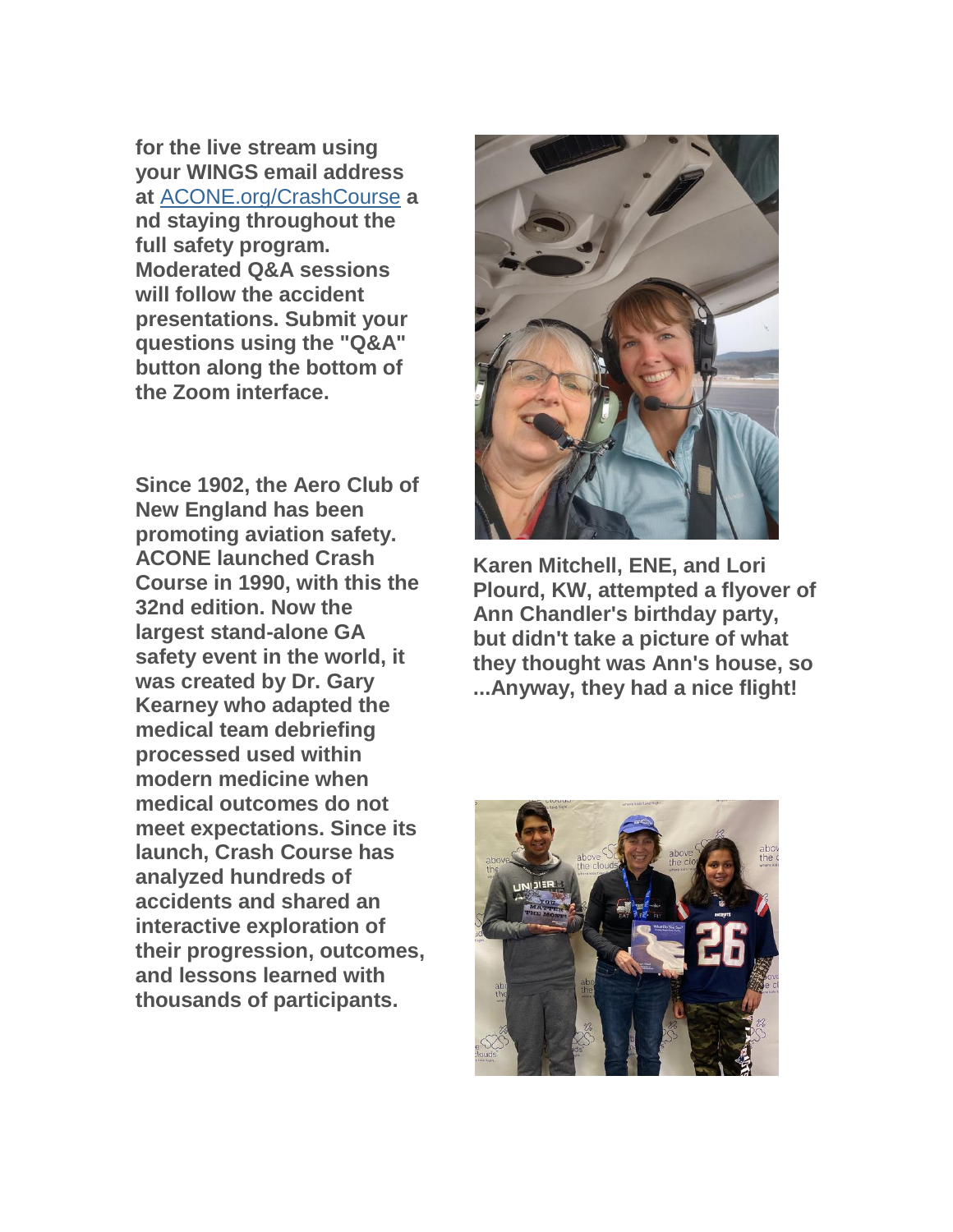**Richard McSpadden was appointed executive director of the AOPA Air Safety Institute in February 2017 and was promoted to senior vice president in July 2020. He currently leads a team of certified flight instructors and content creators who develop and distribute aviation safety material –free of charge— in order to advance general aviation safety industrywide. ASI distributes material through a dedicated YouTube channel, iTunes podcasts, Facebook, and a dynamic website. ASI material is accessed 12 million times annually.**

**A native of Panama City, Florida, McSpadden started flying as a teenager and has logged over 5,000 hours flying a variety of civilian and military aircraft. McSpadden is a commercial pilot, CFII, MEI with SES, MES ratings and a 525S (Citation Jet Single Pilot) type rating. He taught his son to fly, instructed his daughter to solo in their Piper Super Cub, previously owned a 1950 Navion that was in his family for almost 40 years, and currently owns** 

#### **Margot at Above the Clouds for Kids Event**

**On March 5, 2022, I went to Norwood Airport to help with the Above The Clouds for Kids Program. Upon arriving a Mom recognized me and thanked me for her two boys who received my book ("What Do You See? Finding Shapes fro the Sky"). This was some months ago. She said that I inspired her middle school age boys to create their own book. They entered a contest at school and won a small grant. Their book is entitled "You Matter the Most!" with photos and positive sayings for every age. Getting close to finishing, they learned of a boy who had passed away and that his parents were the donors to the grant! The boys, Arman & Jahan, dedicated the book to their son. I was very touched by this story and even more when they handed me a signed copy of their own book.**

**Margot Cheel**

#### *New England Section Meeting*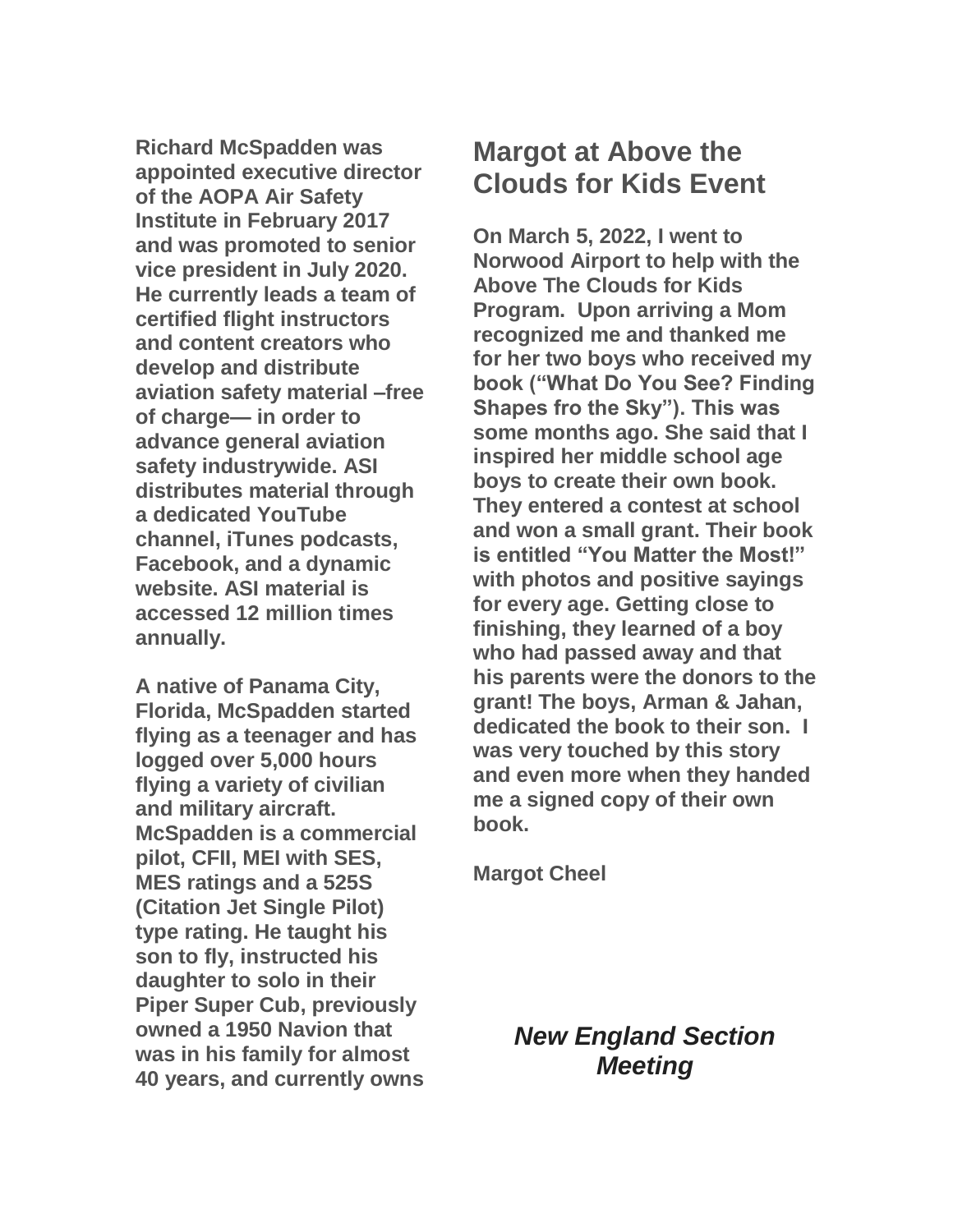**a 1993 Piper Super Cub.**

**McSpadden holds a degree in Economics from the University of Georgia, and a Master of Public Administration from Troy University. He is a graduate of the U.S. Air Force Air War College.**

**Prior to joining AOPA, McSpadden had a successful career in the information technology industry, leading large, geographically dispersed operations providing business-critical IT services. McSpadden also served in the Air Force for 20 years, including the prestigious role of commander and flight leader of the U.S. Air Force Thunderbirds flight demonstration team where he led over 100 flight demonstrations flying the lead aircraft.**

**Additionally, McSpadden currently serves as the industry chair for the General Aviation Joint Steering Committee.**

**April 30 - May 1**

**Don't forget to make your hotel reservation before April 1!**

**Here is a link to the Flyer and Registration Form for the meeting:**

[https://mcusercontent.com/](https://womenpilotsene.us6.list-manage.com/track/click?u=8f1693d56698349f3356ded0c&id=88f490866a&e=75347ca4ae) [39b97c5a60f6f4ff93b0706bb/](https://womenpilotsene.us6.list-manage.com/track/click?u=8f1693d56698349f3356ded0c&id=88f490866a&e=75347ca4ae) [files/013f9aeb-6006-550f-](https://womenpilotsene.us6.list-manage.com/track/click?u=8f1693d56698349f3356ded0c&id=88f490866a&e=75347ca4ae)[68679823869e7a4b/99s\\_](https://womenpilotsene.us6.list-manage.com/track/click?u=8f1693d56698349f3356ded0c&id=88f490866a&e=75347ca4ae) [Spring\\_Section\\_Meeting\\_2022.pdf](https://womenpilotsene.us6.list-manage.com/track/click?u=8f1693d56698349f3356ded0c&id=88f490866a&e=75347ca4ae)